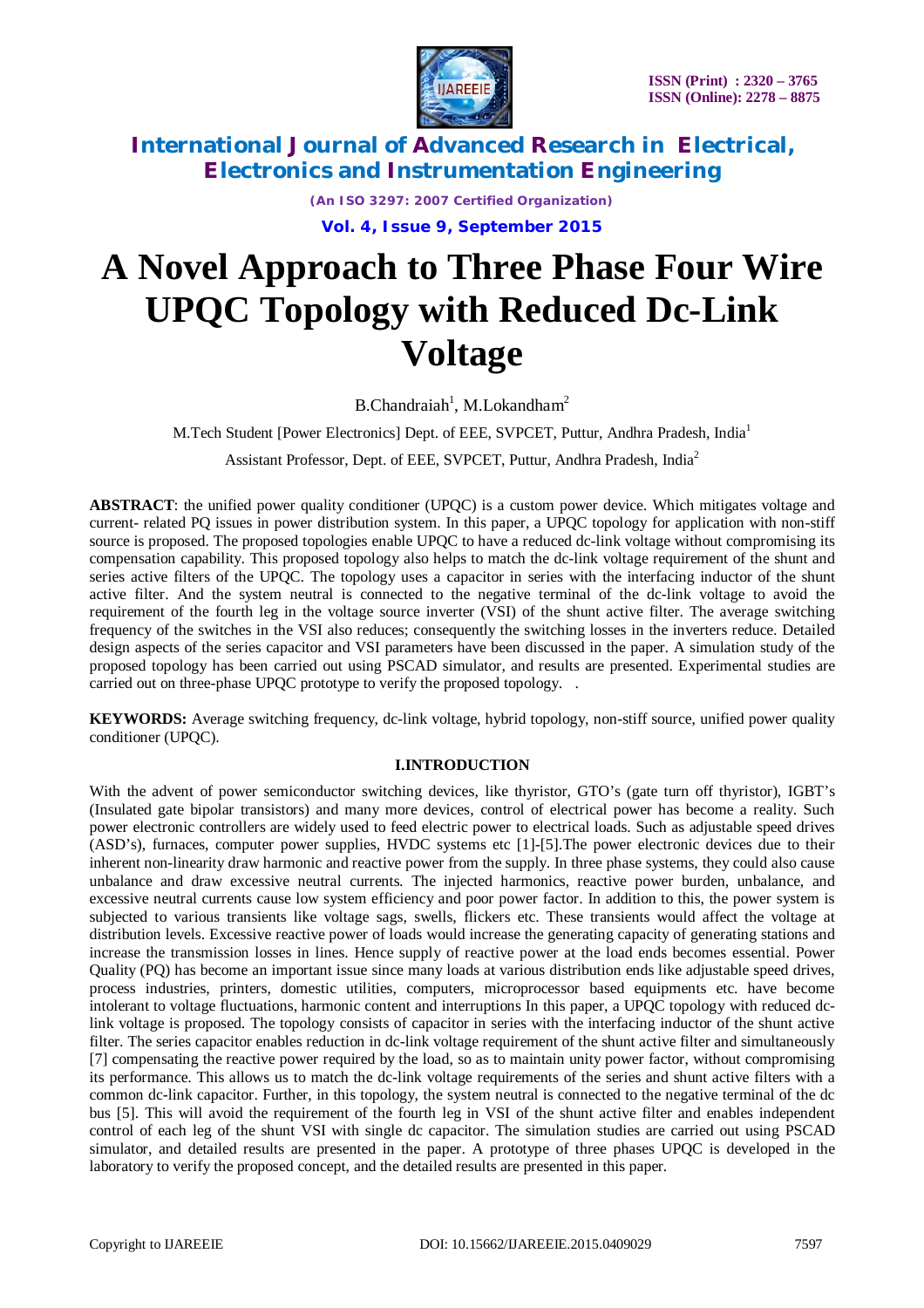

*(An ISO 3297: 2007 Certified Organization)*

### **Vol. 4, Issue 9, September 2015**

#### **II. LITERTURE SURVEY**

The voltage injected in series with the load by series APF is made to follow a control law such that the sum of this injected voltage and the input voltage is sinusoidal [12]. Thus, if utility voltages are non-sinusoidal or unbalanced, due to the presence of other clients on the same grid, proper selection of magnitude and phase for the injected voltages will make the voltages at load end to be balanced and sinusoidal. The shunt APF acts as a current source and inject a compensating harmonic current in order to have sinusoidal, in-phase input current and the series APF acts as a voltage source and inject a compensating voltage in order to have sinusoidal load voltage[14]. The developments in the digital electronics, communications and in process control system have increased the number of sensitive loads that require ideal sinusoidal supply voltage for their proper operation. In order to meet limits proposed by standards it is necessary to include some sort of compensation. In the last few years, solutions based on combination of series active and shunt active filter have appeared. Its main purpose is to compensate for supply voltage and load current imperfections, such as sags, swells, interruptions, imbalance, flicker, voltage imbalance, harmonics, reactive currents, and current unbalance [10-15]. This combination of series and shunt APF is called as Unified Power Quality Conditioner (UPQC). In most of the articles control techniques suggested are complex requiring different kinds of transformations. The control technique presented here is very simple and does not require any transformation.

#### **III. GENERALIZED THEORY OF ACTIVE POWER FILTER**

In this scheme, each node with message searches for possible path nodes to copy its message. Hence, possible path nodes of a node are considered. Using NSS, each node having message selects its path nodes to provide a sufficient level of end-to-end latency while examining its transmission effort. Here, it derives the CSS measure to permit CR-Networks nodes to decide which licensed channels should be used. The aim of CSS is to maximize spectrum utilization with minimum interference to primary system. Assume that there are M licensed channels with different bandwidth values and y denotes the bandwidth of channel c. Each CR-Networks node is also assumed to periodically sense a set of M licensed channels. Mi denotes the set including Ids of licensed channels that are periodically sensed by node i. suppose that channel c is periodically sensed by node i in each slot and channel c is idle during the time interval x called channel idle duration. Here, it use the product of channel bandwidth y and the channel idle duration x, tc = xy, as a metric to examine the channel idleness. Furthermore, failures in the sensing of primary users are assumed to cause the collisions among the transmissions of primary users and CR-Networks nodes.

The various nonlinear loads like Adjustable Speed Drives (ASD's), bulk rectifiers, furnaces, computer supplies, etc. draw non sinusoidal currents containing harmonics from the supply which in turn causes voltage harmonics. Harmonic currents cause increased power system losses, excessive heating in rotating machinery, interference with nearby communication circuits and control circuits etc. It has become imperative to maintain the sinusoidal nature of voltage and currents in the power system. Various international agencies like IEEE and IEC have issued standards, which put limits on various current and voltage harmonics.

The limits for various current and voltage harmonics specified by IEEE-519 for various frequencies are given in Table1.

|  |  |  | <b>Table 1.IEEE 519 Voltage Limits</b> |  |
|--|--|--|----------------------------------------|--|
|--|--|--|----------------------------------------|--|

| <i>Voltage</i><br><b>Bus</b> | Minimum<br>Individual<br>Harmonic<br>Components (%) | Maximum THD (%) |
|------------------------------|-----------------------------------------------------|-----------------|
| 69 kV and below              | 3                                                   |                 |
| 115 kV to 161 kV             | 1.5                                                 | 2.5             |
| Above 161 Kv                 |                                                     | 1.5             |

**A. Classifications of Active Power Filters:** Current Source Inverter (CSI) Active Power Filter (Fig 1) and Voltage Source Inverter Active Power Filter (VSI) (Fig.2) are two classifications in this category. Current Source Inverter behaves as a non-sinusoidal current source to meet the harmonic current requirement of the nonlinear loads. A diode is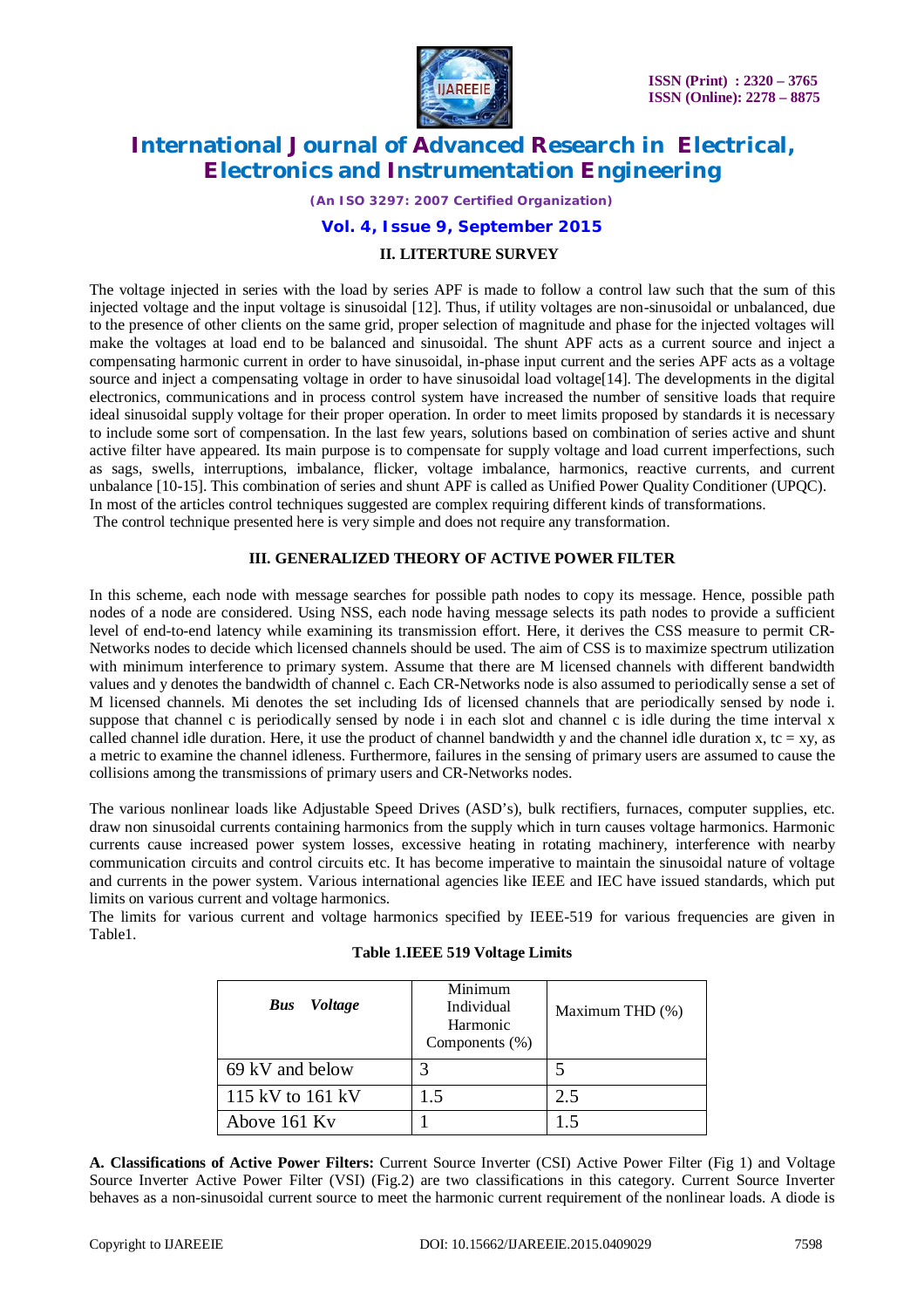

*(An ISO 3297: 2007 Certified Organization)*

### **Vol. 4, Issue 9, September 2015**

used in series with the self-commutating device (IGBT) for reverse voltage blocking. However, GTO-based configurations do not need the series diode, but they have restricted frequency of switching [8]. They are considered sufficiently reliable, but have higher losses and require higher values of parallel ac power capacitors. Moreover, they cannot be used in multilevel or multistep modes to improve performance in higher ratings. The other converter used as an AF is a voltage-fed PWM inverter structure, as shown in Fig.2. It has a self-supporting dc voltage bus with a large dc capacitor. It has become more dominant, since it is lighter, cheaper, and expandable to multilevel and multistep versions, to enhance the performance with lower switching frequencies. It is more popular in UPS-based applications, because in the presence of mains, the same Inverter Bridge can be used as an AF to eliminate harmonics of critical nonlinear loads.

AF's can be classified based on the topology used as series or shunt filters, and unified power quality conditioners use a combination of both. Combinations of active series and passive shunt filtering are known as hybrid filters [15]. Fig 3 is an example of an active shunt filter, which is most widely used to eliminate current harmonics, reactive power compensation (also known as STATCOM), and balancing unbalanced currents.



Fig. 1 Current fed type AF Fig. 2 Voltage fed type AF

It is mainly used at the load end, because current harmonics are injected by nonlinear loads. It injects equal compensating currents, opposite in phase, to cancel harmonics and/or reactive components of the nonlinear load current at the point of connection. It can also be used as a static VAR generator (STATCON) in the power system network for stabilizing and improving the voltage profile. Fig .4 shows the basic block of a stand-alone active series filter. It is connected before the load in series with the mains, using a matching transformer, to eliminate voltage harmonics, and to balance and regulate the terminal voltage of the load or line. It has been used to reduce negative-sequence voltage and regulate the voltage on three-phase systems. It can be installed by electric utilities to compensate voltage harmonics and to damp out harmonic propagation caused by resonance with line impedances and passive shunt compensators. Fig .5 shows the hybrid filter, which is a combination of an active series filter and passive shunt filter. It is quite popular because the solid-state devices used in the active series part can be of reduced size and cost (about 5% of the load size) and a major part of the hybrid filter is made of the passive shunt L–C filter used to eliminate lower order harmonics. It has the capability of reducing voltage and current harmonics at a reasonable cost.



Fig .3 Shunt-types AF Fig .4 Series-types AF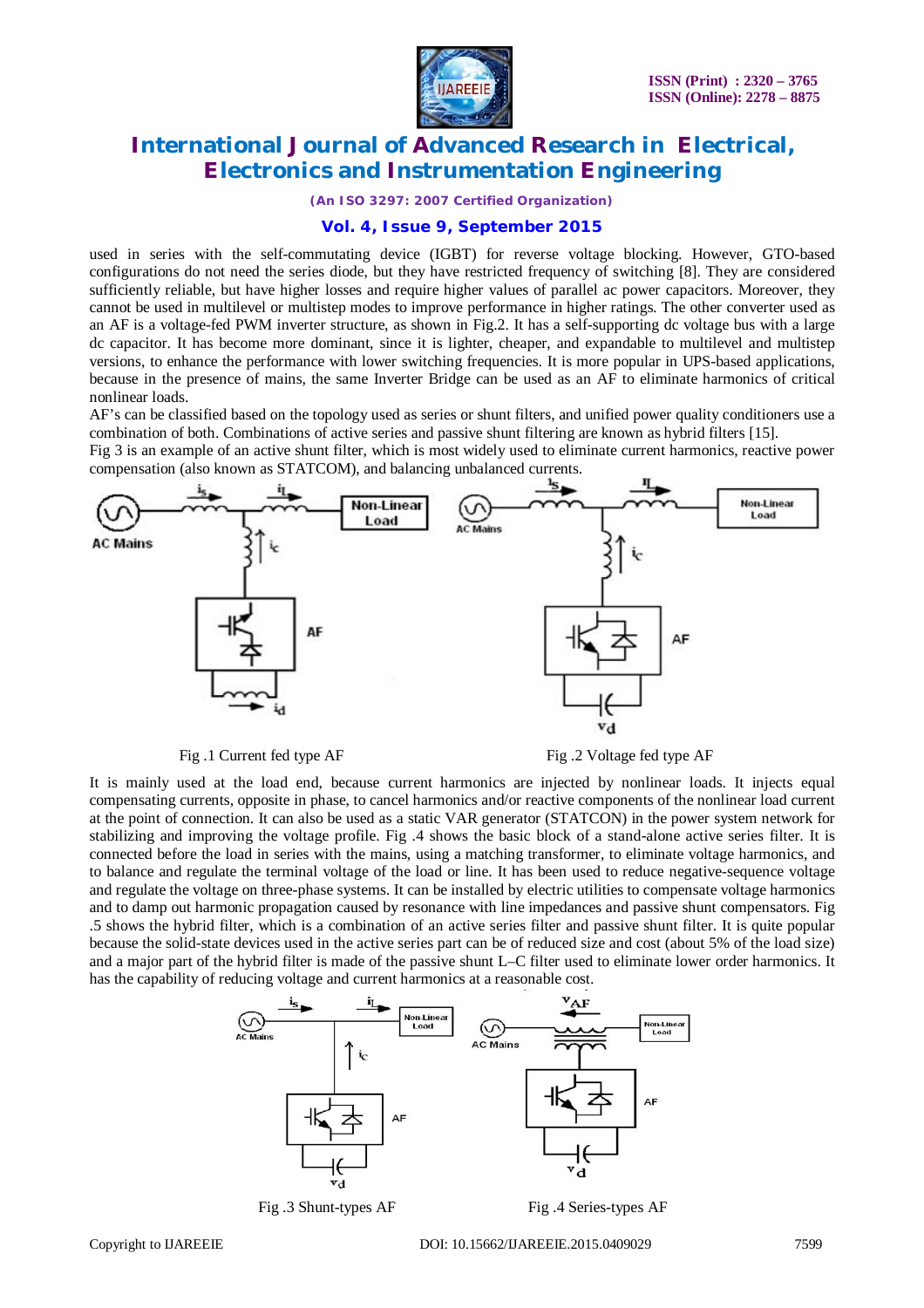

*(An ISO 3297: 2007 Certified Organization)*

# **Vol. 4, Issue 9, September 2015**



Fig .5 Hybrid filter Fig .6 Unified Power Quality Conditioner

Fig .6 shows a unified power quality conditioner (also known as a universal AF), which is a combination of active shunt and active series filters. The dc-link storage element (either inductor or dc-bus capacitor) is shared between two current-source or voltage-source bridges operating as active series and active shunt compensators. It is used in singlephase as well as three-phase configurations. It is considered an ideal AF, which eliminates voltage and current harmonics and is capable of giving clean power to critical and harmonic-prone loads, such as computers, medical equipment, etc. It can balance and regulate terminal voltage and eliminate negative sequence currents. Its main drawbacks are its large cost and control complexity because of the large number of solid-state devices involved.

### **IV. UNIFIED POWER QUALITY CONDITIONER (UPQC)**

**A. Distributed Static Compensator (DSTATCOM):**The Distributed Static Compensator (DSTATCOM) is a voltage source inverter based static compensator shown in Fig.7 that is used for the correction of bus voltage sags.Connection (shunt) to the distribution network is via a Standard power distribution transformer. The DSTATCOM is capable of generating continuously variable inductive or capacitive shunt compensation at a level up its maximum MVA rating. The DSTATCOM continuously checks the line waveform with respect to a reference ac signal, and therefore, it can provide the correct amount of leading or lagging reactive current compensation to reduce the amount of voltage fluctuations.







#### **B. Dynamic Voltage Restorer (DVR)**

The DVR mitigates voltage sags by injecting a compensating voltage into the power system in synchronous real time. The DVR is a high-speed switching power electronic converter that consists of an energy storage system that feeds three independent single-phase pulse width modulated (PWM) inverters.

As shown in Fig.8 the energy storage system for the DVR is a dc capacitor bank, which is interfaced to the PWM inverters by using a boost converter (dc to dc). The boost converter regulates the voltage across the dc link capacitor that serves as a common voltage source for the PWM inverters. The three voltage source single-phase PWM inverters (dc to ac) synthesize the appropriate voltage waveform as determined by the DVR's digital control system. This compensating voltage waveform is injected into the power system through three single-phase series injection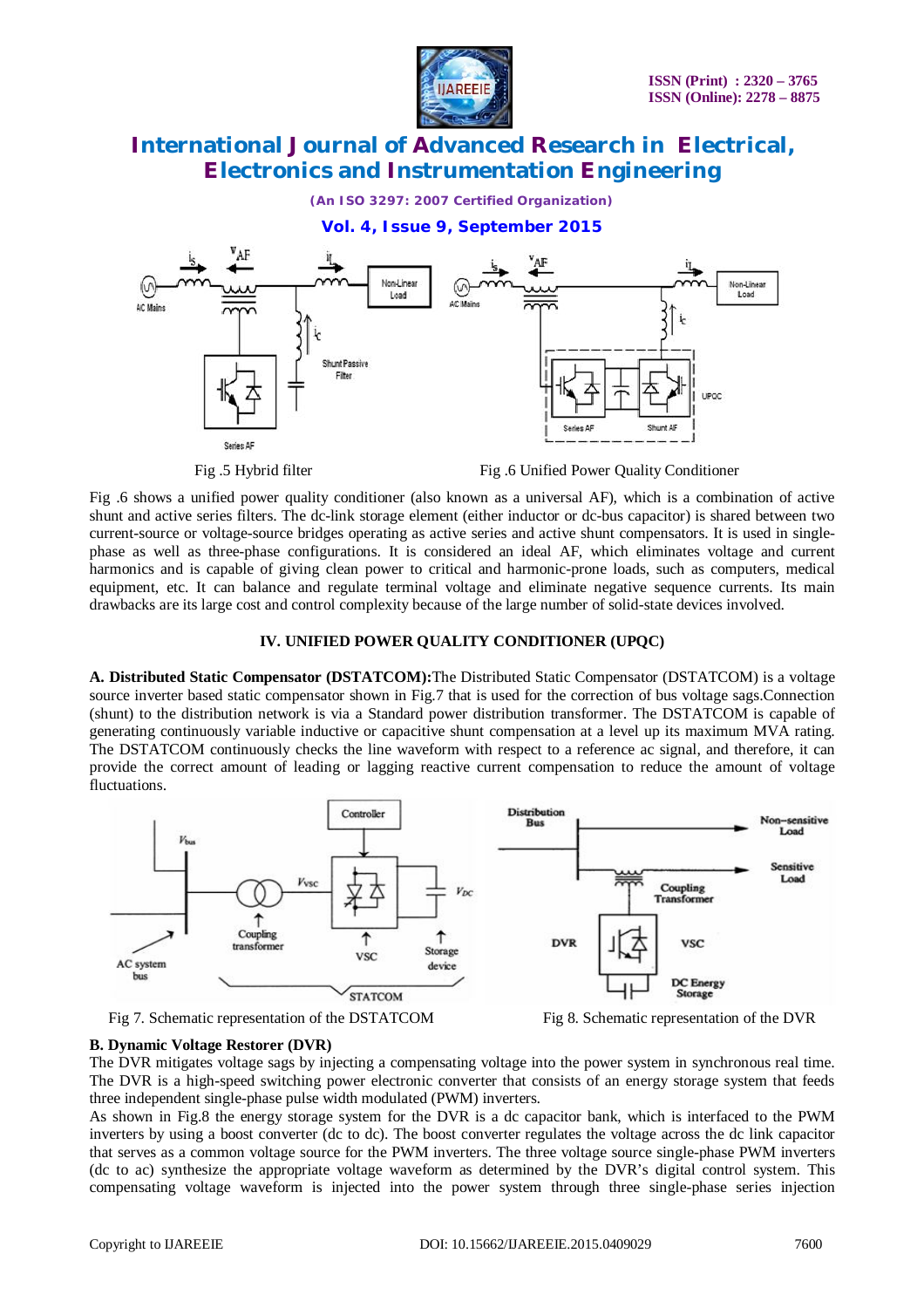

*(An ISO 3297: 2007 Certified Organization)*

# **Vol. 4, Issue 9, September 2015**

transformers. The DVR control system compares the input voltage to an adaptive reference signal and injects voltage so that the output voltage remains within specifications.

**C. Unified Power Quality Conditioner (UPQC):**The Unified Power Quality Conditioner (UPQC) is a more complete solution for the power quality problem. The basic structure of this equipment is shown in shown in Fig 9. In this figure, the UPQC is an association of a series and shunt active filter based on two converters with common dc link. The series converter has the function to compensate for the harmonic components (Including unbalances) present in the source voltages in such a way that the voltage on the load is sinusoidal and balanced.



Fig 9 Basic Block Diagram of UPQC Fig. 10 3P4W distribution system: neutral provided from generation station

The shunt active filter has the function of eliminating the harmonic components of nonlinear loads in such a way that the source current is sinusoidal and balanced. This equipment is a good solution for the case when the voltage source presents distortion and a harmonic sensitive load is close to a nonlinear load as shown in Fig 10.To provide a balance, distortion-free, and constant magnitude power to sensitive load and, at the same time, to restrict the harmonic, unbalance, and reactive power demanded by the load and hence to make the overall power distribution system more healthy, the unified power quality conditioner(UPQC) is one of the best solutions. A unified power quality conditioner (UPQC) is a device that is similar in construction to a unified power flow conditioner (UPFC). The UPQC, like a UPFC, employs two voltage source inverters (VSIs) that are connected to a common dc energy storage capacitor. One of these two VSIs is connected in series with the ac line while the other is connected in the shunt with the same line. A UPFC is employed in a power transmission system to perform shunt and series compensation at the same time. Similarly a UPQC can also perform both the tasks in a power distribution system. A power distribution system, on the other hand, may contain unbalance, distortion and even dc components. Therefore a UPQC must operate under this environment while providing shunt or series compensation. Generally, a 3P4W distribution system is realized by providing a neutral conductor along with three power conductors from generation station or by utilizing a three-phase Δ-Y transformer at distribution level. Fig. 10 shows a 3P4W network in which the neutral conductor is provided from the generating station it, where Fig. 11shows a 3P4W distribution network considering, a Δ-Y transformer. Assume a plant site where three-phase three wire UPQC is already installed to protect a sensitive load and to restrict any entry of distortion from load side toward utility, as shown in Fig..7. If we want to upgrade the system now from 3P3W to 3P4W due to installation of some single-phase loads and if the distribution transformer is close to the plant under consideration, utility would provide the neutral conductor from this transformer without major cost involvement. In certain cases, this may be a costly solution because the distribution transformer may not be situated in close vicinity. Recently, the utility service providers are putting more and more restrictions on current total harmonic distortion

(THD) limits, drawn by nonlinear loads, to control the power distribution systems harmonic pollution. At the same time, the use of sophisticated equipment/load has increased significantly, and it needs clean power for its operation. Therefore, in future distribution systems and plant/load centers, application of UPQC would be common.

The 3P4W topology that can be realized from 3P3W system is shown in the Fig. 12. This system has all the advantages of general UPQC, in addition to easy expansion of 3P3W system to 3P4W system. Thus, this topology may play an important role in the future 3P4W distribution system for more advanced UPQC-based plant/load center installation, where utilities would be having an additional option to realize a 3P4W system just by providing a 3P3W supply.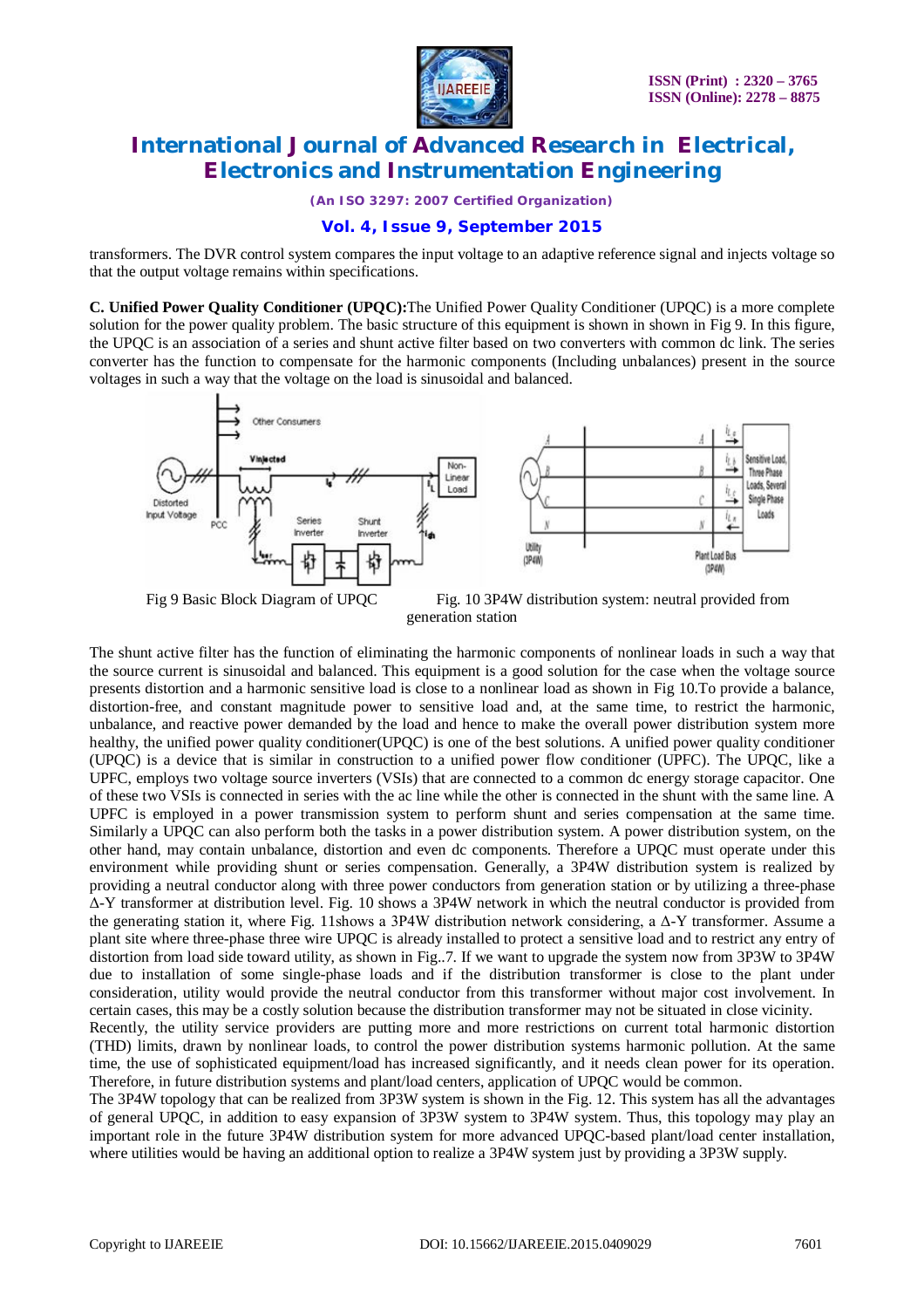

*(An ISO 3297: 2007 Certified Organization)*

# **Vol. 4, Issue 9, September 2015**



from Δ-Y transformer

As shown in Fig. 12. The UPQC should necessarily consist of three-phase series transformer in order to connect one of the inverters in the series with the line to function as a controlled voltage source. If we could use the neutral of three-phase series transformer to connect a neutral wire to realize the 3P4W system, then 3P4W system can easily be achieved from a 3P3W system (Fig.12). The neutral current, present if any, would flow through this fourth wire toward transformer neutral point. This neutral current can be compensated by using a split capacitor topology or a four-leg voltage-source inverter (VSI) topology for a shunt inverter. The four-leg VSI topology requires one additional leg as compared to the split capacitor because the split capacitor topology essentially needs two capacitors and an extra control loop to maintain a zero voltage error difference between both the capacitor voltages, resulting in a more complex control loop to maintain the dc bus voltage at constant level. The four-leg VSI topology is considered to compensate the neutral current flowing toward the transformer neutral point. A fourth leg is added on the existing 3P3W UPQC, such that the transformer neutral point will be at neutral point will be at virtual zero potential.



Fig. 13. 3P4W UPQC structure

#### **V. MATLAB/SIMULINK RESULTS**

Unified power quality conditioning system (UPQC) consists of three VSCs in which two VSCs are connected in series to the two feeders and one VSC is connected in parallel to load end of the first feeder. These three VSCs connected back to back through a common dc-link capacitor. Each of the VSCs in Fig. 14 is realized by a three-phase converter with a commutation reactor and high-pass output filter. The commutation reactor and high pass output filter are connected to prevent the flow of switching harmonics into the power supply.

The purpose of UPQC is to regulate the load voltages against voltage sags, voltage swells and disturbances in the in the system and to compensate the reactive and harmonic components of nonlinear load currents.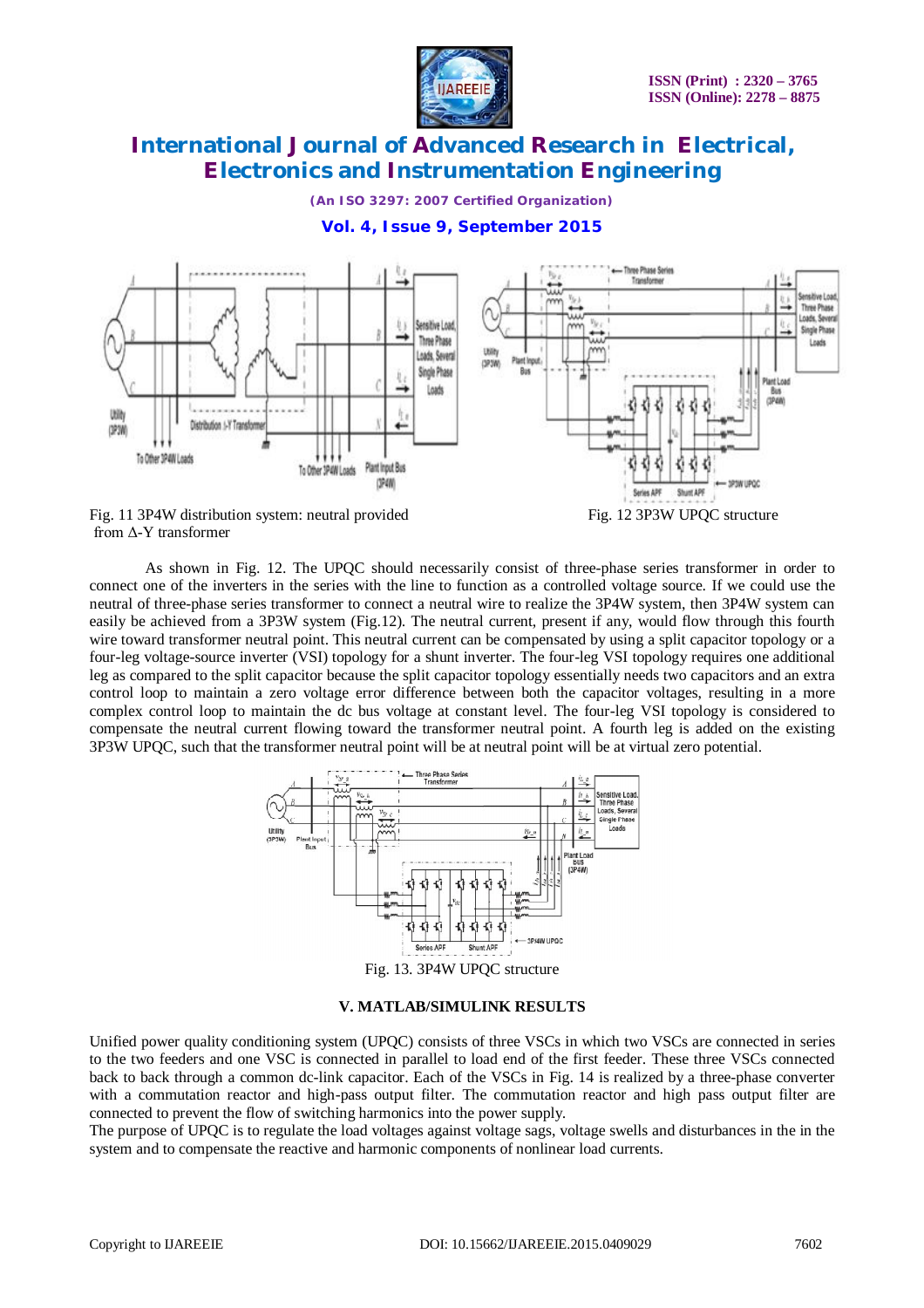

*(An ISO 3297: 2007 Certified Organization)*

# **Vol. 4, Issue 9, September 2015**

#### **A. Implementation of VSCs:**

 The structure of VSC is shown in the Fig.15. In the internal structure of UPQC three VSCs are present. Out of three VSCs, two VSCs are operating as voltage controllers and one VSC is operating as current controller. Each VSC consists of six switches (IGBTs) are present.





Fig. 14. Simulink block diagram of UPQC Fig. 15.Simulink block diagram of VSCs

#### **B. Implementation of Series Transformer:**

The UPQC should necessarily consist of two three-phase series transformer in order to connect of the two VSCs in series with the lines to function as a controlled voltage sources.



Fig. 16. Simulink diagram of three-phase series Transformer Fig. 17. Simulink block diagram of shunt controller

#### **C. Implementation of Shunt and Series Controllers**

The Simulink block diagram of shunt controller is shown in the Fig. 17.The switching control strategy used for shunt VSC is hysterics current control. The purpose of this shunt controller is that to compensate reactive and harmonic component of load L1 current. In this block the load current is detected and then transformed into the synchronous *dq*0 frame. A low pass filter is used to extract the harmonics. The PI controller is used to regulate the dc link capacitor voltage. The Simulink block diagram of series controller is shown in the Fig. 18



Fig.18. Simulink block diagram of series controller